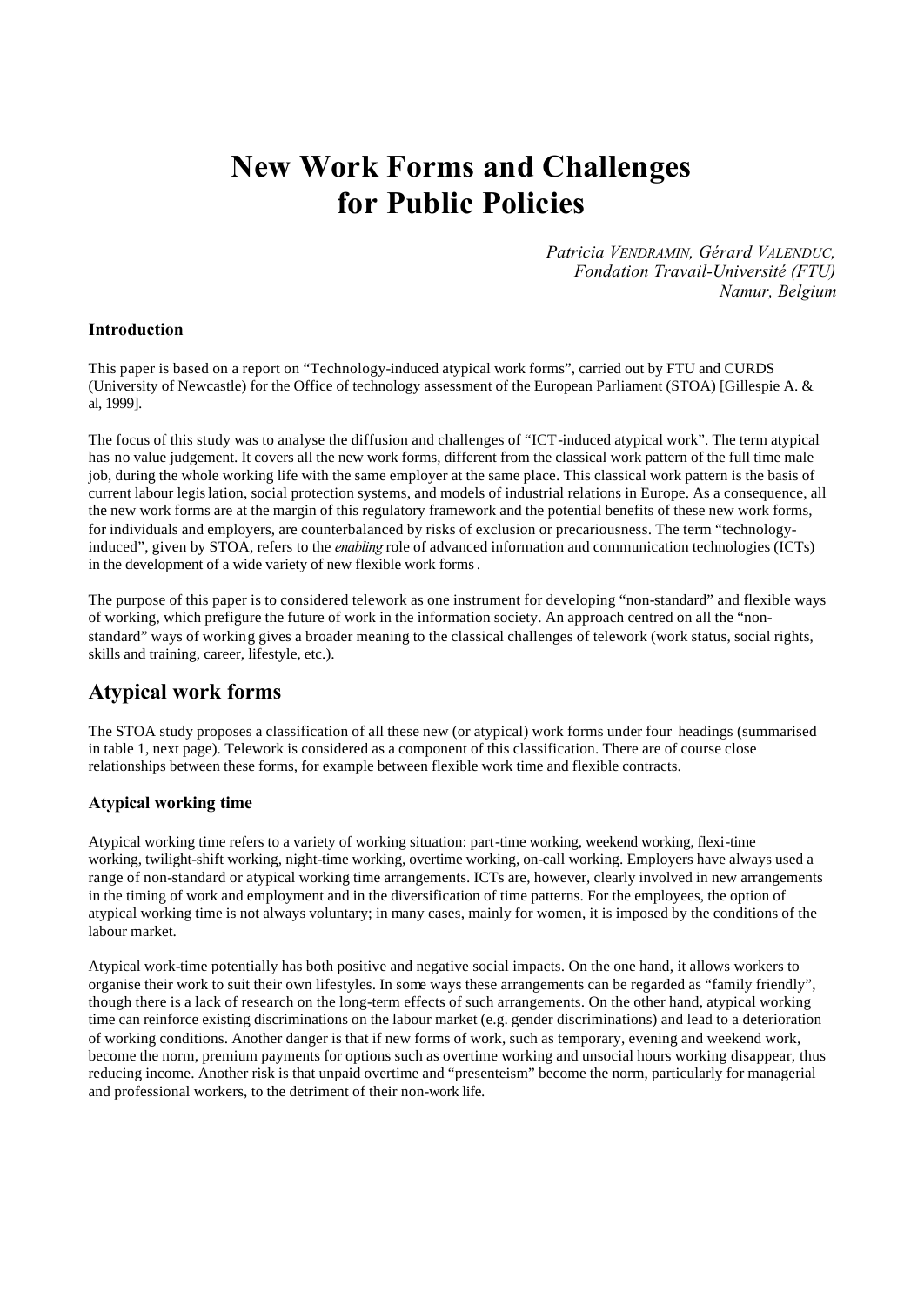| Table 1: classification of "atypical" work forms |                                                   |
|--------------------------------------------------|---------------------------------------------------|
| <b>Atypical work time</b>                        | <b>Atypical work location</b>                     |
| Part-time working                                | Remote office working                             |
| Weekend working                                  | Mobile working                                    |
| Flexi-time working                               | Hot desking / hotelling                           |
| Twilight-shift working                           | Home working                                      |
| Night-time working                               | Telecommuting                                     |
| Overtime working (including unpaid overtime)     | Telecottaging                                     |
| Term-time working                                | <b>Remote Computer Supported Teamwork</b>         |
| Split shift working                              |                                                   |
| <b>Atypical contracts</b>                        | Outsourcing                                       |
| Fixed-term working                               | Employed by agency                                |
| Job sharing                                      | Self-employed contractor                          |
| Specified hours contracts                        | Employed by third party supplier                  |
| Annualised hours                                 | Work contract transferred to third party supplier |
| Zero-hours                                       |                                                   |
| On-call working                                  |                                                   |
| Piece Work/Performance related pay               |                                                   |
| Individualised contracts                         |                                                   |

*Source: STOA Report, Gillespie & al., 1999*

### **Atypical work contracts**

Atypical work contracts also consist of both classical work patterns and new ones: fixed-term working, job sharing, annualised hours, "zero-hours" and performance related pay systems. ICTs make it easier to manage the organisation of such working. New technology is also clearly implicated in the revival of various forms of performance related pay (PRP) systems.

The introduction of certain atypical work arrangements can have benefits for both employers and workers. For instance, part time provides an opportunity for combining work and non-work responsibilities. A particular problem for these atypical workers is their access to promotion and career development opportunities. The impact of other forms of atypical contract, however, may not be so positive from the perspective of the employee. For example, reviewing a number of studies suggests that temporary work, probably the key area of atypical contract growth, is generally not desired by employees. Career prospects for temporary workers are likely to be less assured than for permanent workers and they run the danger of becoming part of a "peripheral" or "contingency" workforce. They may also receive less training, though on the positive side they are likely to pick up broader experience and be more flexible.

### **Atypical work location**

Atypical work location refers to remote office working, mobile working, hot desking and hotelling, home working, telecommuting, telecottaging, remote computer supported teamwork (CSCW). Remote working or distance working, using ICTs to communicate with other parts of the organisation, business clients or end-consumers, is the area where it is easiest to make the link between ICTs and new atypical forms of work.

Of the types of atypical work location only teleworking from home has been subject to the most exhaustive study. There is only a limited literature on mobile working and CSCW. In neither case does it have much to say on outcomes for mobile and distance workers. Whilst some travel time can be saved, other organisational changes which are associated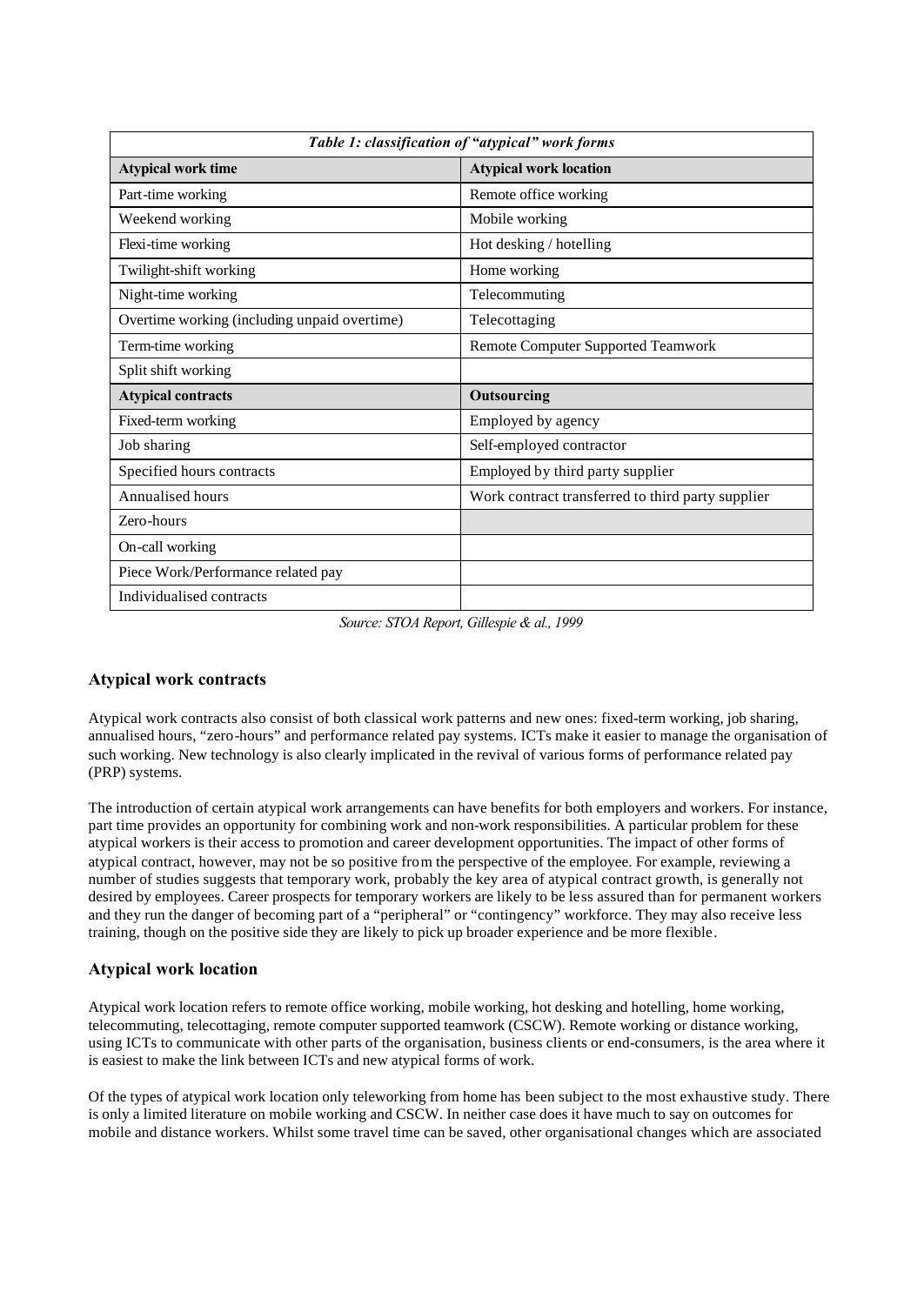with mobile working may increase work intensification. There is a need for more empirical research in this area, specifically focusing on outcomes for workers.

### **Job detachment**

Job detachment refers to various types of working status: employed by agency, self-employed contractor, employed by third party supplier, work contract transferred to third party supplier. Technology is involved in these process in a number of ways, though again it is arguable whether it is the proximate cause.

The trend towards job detachment is perhaps one of the most important aspects of atypical working. New individualised contracts replace traditional contracts, giving additional rewards and work opportunities to those staff who are skilled and are prepared to be flexible and geographically mobile. The growth of workers contracted to private sector employment agencies is also a significant development. However, there are several disadvantages to these arrangements for the worker. There is little opportunity for career development, though temporary workers may get an opportunity to show their abilities within the principal organisation and be employed on a longer term basis. The situation regarding the legal status of the worker's relationship to the agency varies from country to country.

Such an approach of the new work forms shows that the questions raised by telework in the area of regulation, social protection, access to social right, work status etc., are not really specific to telework but belong to a stronger and wider trend in the labour world. The major social risk is the development of a model of core / periphery workforce and the correlated risks of social exclusion for those working at the periphery.

### **The links between ICTs and atypical work forms**

Some of these work forms (most obviously part-time working) are long-standing and pre-date recent developments in ICTs. However, it is suggested that ICTs are playing a role in the extension of some of these practices. Nevertheless, the development of atypical work forms is mainly linked to new trends in work organisation. The main driver in the emergence of new flexible work arrangements is organisational change in response to well known external stimuli, including increased competition, globalisation of production, growing consumer demands, feminisation of the workforce and so on, each of which present threats and opportunities to private and public sector organisations. The new organisational models have a common purpose, they try to gain more flexibility and they are based on principles such as just-in-time, network enterprise, outsourcing, etc. ICTs do not of themselves determine changes in work patterns (or indeed other social outcomes). Changes in production (and by extension in work patterns) often happen independently of technological change, but are then "extraordinarily enhanced" by the new information technologies. This implies that the impact of new technologies is a political matter in the broadest sense of the term and we would expect to see different outcomes from country to country. ICTs provide both challenges and opportunities. It is the "institutional filter" that influences to a great extent their net impacts on societies and economic systems.

### **Workers' conditions: two opposite views**

The effects of flexible work arrangements and ICTs on workers' conditions are the main focus on the vast literature on globalisation, flexibility and the new information society. The impact on workers' conditions of these new work forms are seen in two relevant opposite ways: an optimistic one and a pessimistic one.

Optimistic analysis stress positive elements on the new job arrangements: autonomy, higher skills and more possibilities to reconcile work commitments with social ones. Former employees are becoming "portofolio workers": they sell their services to different employers; they develop their skills, their independence and entrepreneurial capacities [Handy, 1995].

Pessimistic analysis reverse the various characters identified by the optimistic ones: autonomy becomes dependence, work time flexibility would extend work activities to "social hours", affecting the real possibility of developing social relations. Dependence may become economic (self-employment status of workers actually integrated in the subconctracting firms), job-related, through the definition of strict and standardised objectives that may reduce to zero the potential autonomy of workers, technically-embodied, in that ICTs may permit constant and "intrusive" supervision, extended to workers' home. Tight objectives, rewards by results and self-exploitation associated with self-employment would then restrict instead of expanding free time and "social opportunities".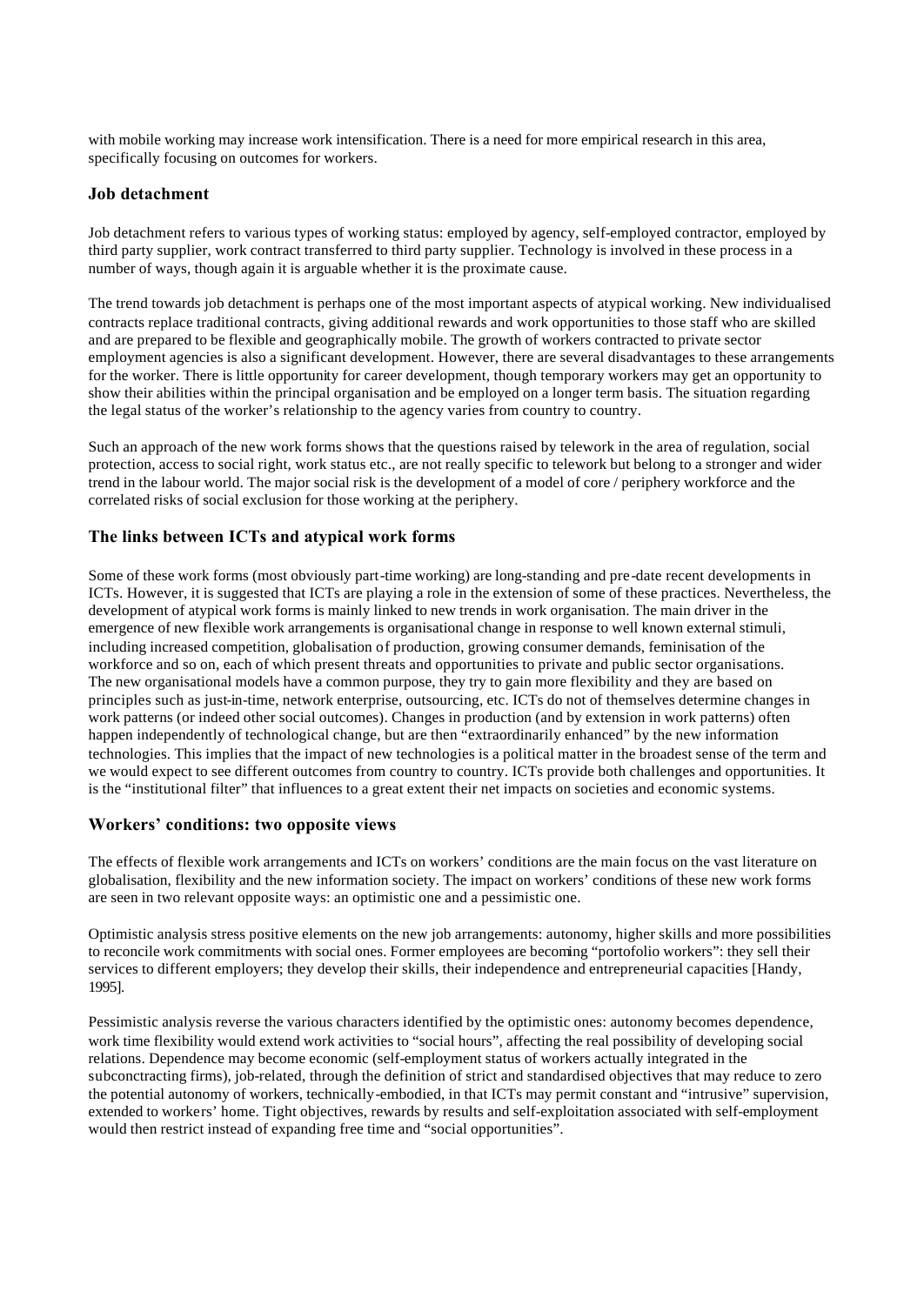Both visions of the future of work are relevant. A very important point is that the available institutions are probably not suitable for facing effectively the challenges and profit from the opportunities that new work forms and ICTs bring with them. The main task which confront all social actors is actually, the definition of a new regulatory framework that in the words of the European Commission would allow to reach a right balance between flexibility and security.

# **Challenges for public policies**

Telework as all other atypical work forms, that are growing more and more, put forward challenges for public policies. The future of work in the information society requires a new regulatory framework and deep changes in industrial relations in order to avoid a model of a core / periphery workforce and the development of precariousness. In this paper we will focus on three important challenges: the effectiveness of existing labour law for regulating new flexible work arrangements; the roles of the different stakeholders in employability and life-long learning; the transformations of interest organisations.

### **Adapting labour law for regulating new flexible work arrangements**

With reference to regulatory frameworks, the first issue at stake is the effectiveness of existing labour law for regulating new flexible work arrangements. The "demis e" of traditional work is said to be eroding the fundamental bases of labour law since this was built around the full-time lifelong employment of the "Fordist" company. The main elements that are changing radically can be summarised in the following trends [Simitis, 1997]:

- 1. The growth of the tertiary sector, while the legislative regulation of work developed in accordance with the needs of the industrial manufacturing sector.
- 2. The decrease in importance of the factory as the typical workplace. This goes with other characteristics as lifelong employment, job contents hierarchically determined, the integration of workers in a "community" that implied a higher relevance of the collective rather than the individual. These tendencies are linked to the development of outsourcing, telework, hotelling, and so on.
- 3. The increase of entrepreneurship, but in terms of quasi-self-employment which does not mean the end of the basic condition of dependence on the employer. Simitis names these workers "minimal entrepreneurs". Downsizing and outsourcing give rise to structural underemployment. Instead of the *just in time*, a *just in case* mode of production could be part of the future.
- 4. The end of the equivalence between work and lifelong employment, caused by structural downsizing processes and demographic trends.
- 5. The end of collective bargaining as a means of improving working conditions. Now, collective bargaining in many cases reduces workers' past achievements.
- 6. The end of the overlapping between workers' interests and social imp rovement, as the case of environment protection illustrates well.
- 7. A global organisation of the production process which lead to the decrease in importance of national regulatory frameworks.

In general, all these trends might be interpreted as a way back to a regulation similar to the *Code civil*, that is based on individual bargaining. For this reason, an important redefinition of the legislative framework is probably required. According to Simitis [1997], the focus of law should no longer be employment, but rather work in general and working conditions in particular.

Another issue which is related to regulatory frameworks pertains to the future of welfare state. If traditional employment is decreasing, a new financing system for welfare will be required, which will not be centred exclusively on employees' and employers' contributions.

### **De-linking work status and social rights**

One of the reasons why atypical jobs can lead to social exclusion is the fact that social rights and social protection are closely linked to work status. Atypical work status only gives access to partial social rights.

As the diversity of work forms will probably continue to increase, due to deep trends in the organisation of the economy, it becomes more and more necessary to find concrete systems allowing a disconnection between work status,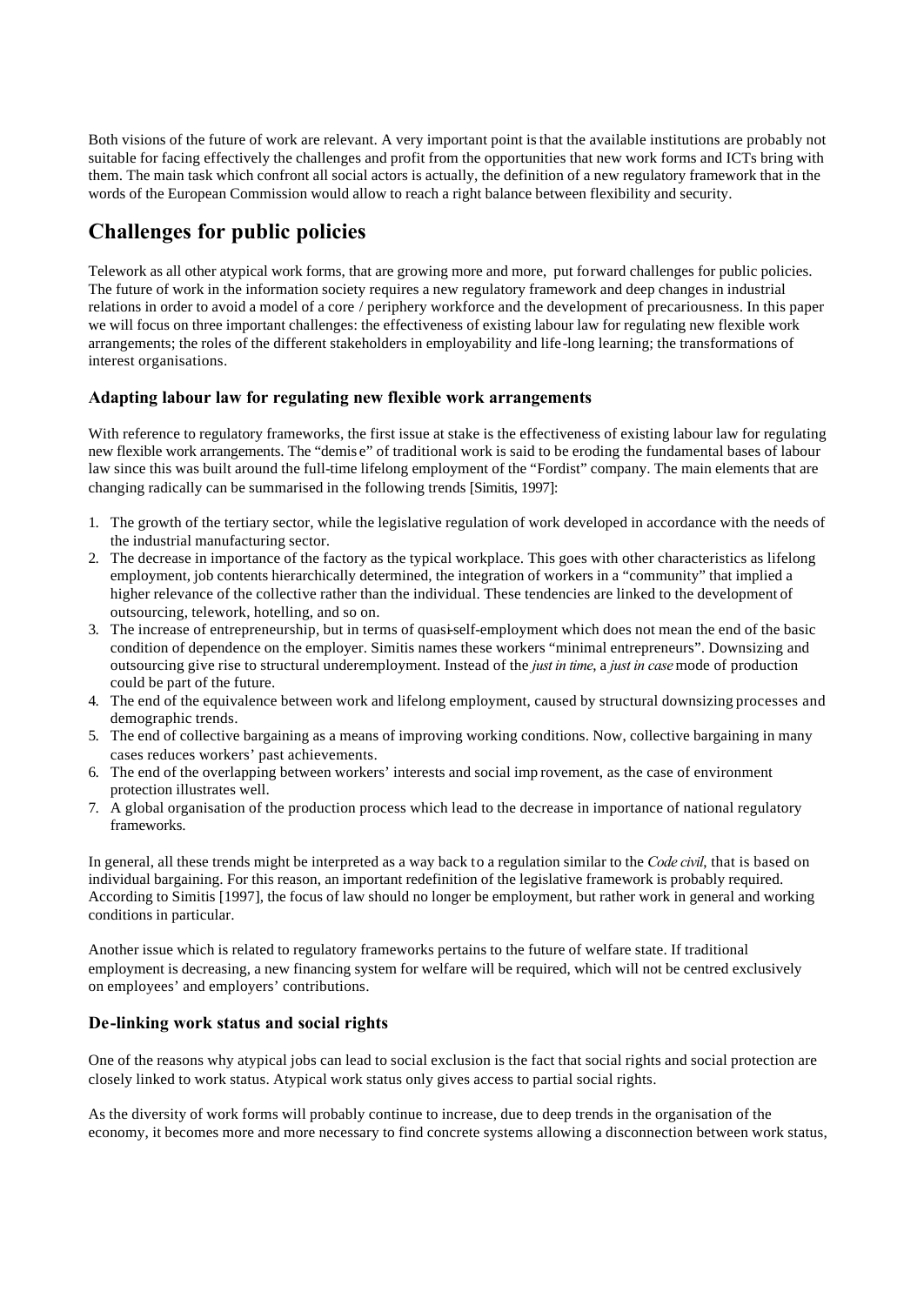that are changing and unstable, and social rights, that should be guaranteed. It is clear that new systems will be required for the financing of two areas of central concern, namely, unemployment benefits and pensions..

Over the past few years, some well known proposals have been made to develop "radical" reforms of the income structure: universal allocation, second cheque, etc. There are also other proposals which only relate to the financing of the social security system. Systems based on taxation (such as in the Nordic countries) are reputed to be less harmful to atypical work forms than systems based on employers' and employee's contributions.

More recent proposals, which are already being discussed at the European level [Supiot & al., 1999], develop policy proposals aimed at de-linking work status and social rights, without weakening any of them. The central purpose is to re-think labour law in a context of deep mutation of the labour world. The approach of the "Supiot Report" is particularly relevant for flexible work in the information society [Vendramin & Valenduc, 1999, pp. 111-125]. Innovative ideas are proposed:

- − The concept of "*individual professional state*" instead of "work status". This concept of professional state is based on the idea of a continuity of social rights over a long period, attached to the individual whatever should be his work status. It is a way to include different periods (wage-earning, self-employment, training, individual leaves, etc.) in a "trajectory of working life", with opportunities and means for passing from a situation to another.
- − The concept of "*social drawing rights*", complementary to universal social rights. A "capital" of social drawing rights should be accumulated by the individual along his working life, and used whenever they are needed. These social drawing rights should allow some freedom to wage-earners, as regards for example training or private leaves, but without loosing their income security. Such changes in labour law explicitly include atypical work in the global regulation of labour relations.

In the same framework, the evolution of the concept of "subordination" in work contract, which characterises wageearning, is also discussed. Pathways need to be explored between wage-earning and self-employment. As the distinction between employment and self-employment becomes blurred, and since the autonomy and bargaining force of selfemployed cannot be taken for granted, some of the traditional protection assured to employees might be extended to some groups of self-employed workers. At the same time, employment status will also need some flexible modalities usually linked to self-employment.

### **Specifying the roles of the different stakeholders in employability and life -long learning**

If the concepts of employability and long-life learning are to become more than "buzz-words", a number of "*stakeholders*" will need to take positive action. These include government, enterprises, employment agencies, trade unions, and, most importantly, if such schemes are to work, individuals.

1. *Government* has several roles as a provider of training, as a promoter of change, and as a regulator.

As provider government must ensure primary, secondary and tertiary education provides core basic skills, such as "numeracy", literacy, IT literacy and communication skills. Increasingly, however, the curriculum will have to promote less measurable competencies such as self-sufficiency, adaptability and confidence-building, all of which will be required if individuals are to sustain themselves in world characterised by impermanent employment.

Government will also be responsible for ensuring that the infrastructure is in place to enable the other stakeholders to fulfil their roles in the process. Allied to this will be a promotional and educational role for government. As with any social phenomenon many actors and institutions will be slow to change. Government must promote change in a way which makes clear both the social and individual benefits

Finally, governments have a regulator role. They must provide both "carrots" and "sticks" to ensure that the other stakeholders fulfil their obligations; on the one hand, introducing tax-breaks and other credits for providing or undertaking relevant training, on the other hand, obliging enterprises and agencies to provide training, or at least time for training, where those organisations do not necessarily see it as benefiting their own enterprise. If government is unable to convince enterprises of the merits of the case then a hypothecated training levy may be appropriate. Government, in its regulatory role must also seek to ensure that those who exit the labour market, for example women expecting children, are able to receive the required training to re-enter the labour market.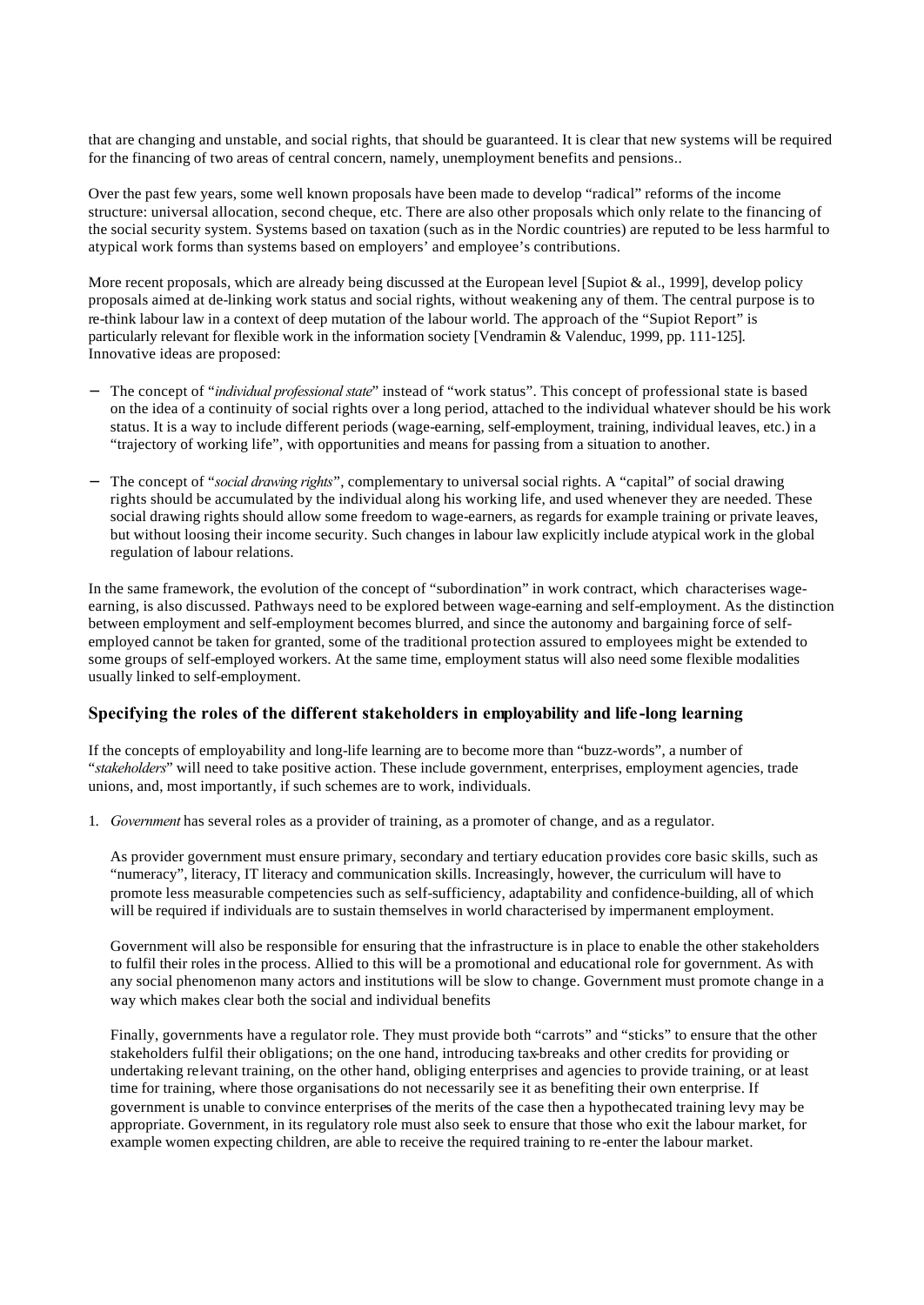One way forward in the area of skills portability may be to insist that firms and other employing organisations issue *"skills passports"* to workers. These passports would itemise the competencies developed by workers. This would both help workers in finding jobs and cut recruitment costs for firms. Such schemes are already practised in firms with significant use of temporary workers, both in the Netherlands and the UK [Belt & al, 1998]. The main critique against skills passports argues that the definition of skills remains quite dependent on the state of the labour market at a moment. An alternative is the encouragement of vocational qualifications based on competencies, but this involves extra time costs for both worker and firm.

- 2. *Enterprises* also have a role to play. Attitudes to training vary across the Union, best practice must be transferred across the Member States. It may also be necessary to ensure that currently best practice countries or industries continue to build on these practices. As the direct relationship between workers and employers becomes more attenuated, and the relationship between worker training and an individual firm's performance less clear, the temptation to cut back on training or restrict training to an increasingly small "core" work-force may become stronger. Firms should be required to provide a certain amount of training time and resources for both core and noncore workers. A balance will have to be sought between this social obligation and the primary role of firms as profitmaximising enterprises. However, a suitably skilled labour pool from which to select, even on an as required basis, must help all firms in the longer-run. Measures will be required, however, to ensure that the best practice firms in this area do not suffer from poaching by less scrupulous organisations. The development of "skills passports", as discussed above, would be a relatively inexpensive way of facilitating skills portability to the benefit of workers.
- 3. As the STOA report shows *temporary employment agencies* are beginning to play a significant role in the emerging flexible economy. They are differentially represented across the Union, and there are variable levels of regulation across countries. If these organisations are to become a key lubricating element within the flexible economy, as the larger organisations in the sector are beginning to argue, then they must meet certain social obligations, either alone or in partnership with *other* stakeholders. In particular they should have an obligation placed upon them to encourage and facilitate training and skills portability for staff. Here the respective roles of agencies and the enterprises to whom they supply staff would have to be clearly specified.
- 4. Another actor in this process would be the *trade unions*. Many unions are seeking to develop new roles which take into account the evolving flexibilisation of work. Working in partnership with other stakeholders the unions may be able to replicate certain elements of the craft guild unions, with regard to training, without, of course, replicating the rigidities. This would, of course, require a dialogue between the various partners. There are clear difficulties here, particularly in countries such as the UK where many of the more flexible firms see only a minimal role, if any, for trade unions. However, in a process of social dialogue, unions could become "agents of change in the skills revolution".
- 5. Finally, *individuals* will be the key players in this process and each person will have to take the responsibility for her or his own advancement, but without the support of other actors (as outlined above) only those who are already advantaged will prosper. The new flexibility in working time and working contracts must be similarly reflected in flexible training. Individuals must have access to training at a time (period of the year or time of the day) which best suits their needs. As there will not be a limitless budget, this suggests that training and education will often need to be self-directed. This, in turn requires at least two things. First, that all individuals will have the underpinning skills to identify and access the appropriate training. Second, each individual must have access to the appropriate infrastructure to access *timely* training. Given the rapidly changing nature of the work environment this will increasingly mean that training will be facilitated by ICTs, but ideally with a human based back-up.

### **The transformations of industrial relations**

Whatever are the consequences for workers (positive or negative), it is very likely that the role of trade unions will have to change, though this would probably be different whether positive aspects would outweigh negative ones, or viceversa.

The transformations of interest organisations will be linked to changes in the employment and economic structures: both workers and companies will have more varied and specific needs. For this reason, the main task of trade unions and employers' organisations, i.e. finding shared objectives for bargaining, will become more difficult, or the objectives will become too vague, undetermined and contradictory and consequently less relevant.

Problems of trade union representation would probably arise for two main reasons: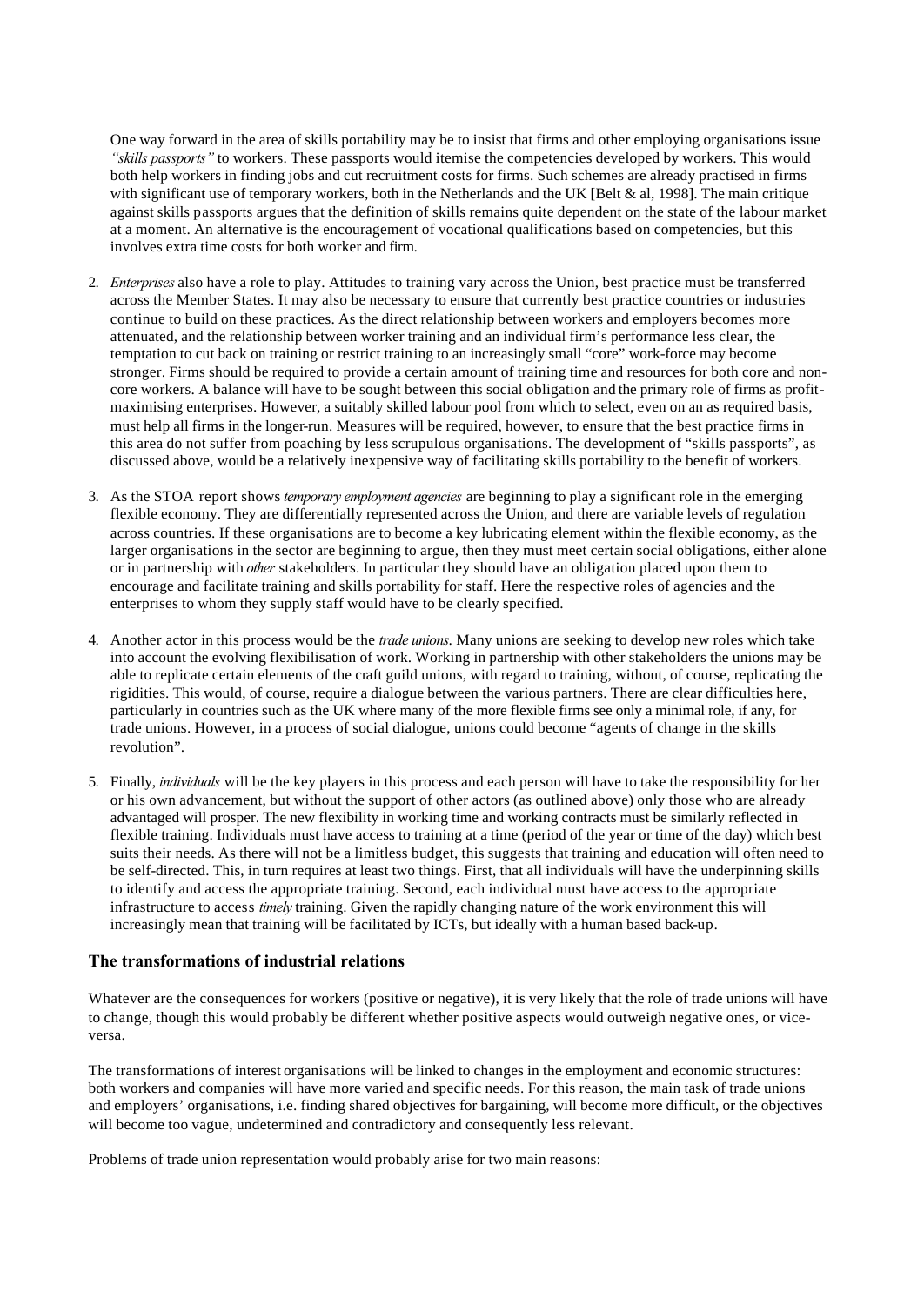- 1. As far as the positive effects of flexible and atypical work forms are concerned, it is questionable if there would be any significant room for collective regulation of work relationships. High-skilled professionals may be very likely better "represented" in individual, atomised and direct relations with employers. Therefore, probably the importance of human resource management policies would increase, while union membership would be less attractive. But a revival of union membership might come from a renewal of individual services provided by the unions for their members: juridical advising, help desks, training services, on-line information services, etc.
- 2. If we turn, on the other hand, to the possible negative effects, a number of elements tend to weaken the union capacity of actually getting in touch and organising workers: the concentration of employment creation in "atypical" jobs (fixed-time employment, temporary agency employment, part-time, etc.); the growth of quasi self-employment; the "distance" of workers from companies and union representatives.

Problems of employers' representation would also arise, as far as the classical structures of employers' organisations are torn by two opposite but simultaneous trends: on the one hand, the expansion of SMEs, the development of network firms; on the other hand, internationalisation and globalisation of decision structures resulting from mergers, as well as the increasing power of shareholders and the decreasing influence of in-house managers in strategic decision making.

Besides these difficulties, social partners have to act more and more in some areas in which they are less experienced, for instance: negotiating at the territorial level (regions or sub-regions) rather than at the enterprise level; negotiating in network enterprise; preparing and concluding agreements at the European level.

Social partners can play an important role; however their ability to cope with the new challenges should not be taken for granted. In fact, the problems of representation outlined above might hinder the efficiency of interest organisations in finding solutions for new situations. Important changes in workers' unions and employers' organisations would be needed for facing the representation demands.

The development of atypical and flexible work forms puts on the agenda the debate on the modernisation of trade unions. According to some analysts [Valkenburg  $\&$  al., 1996], the way trade unions will take into account the interests and representation of atypical workers is a key test of their own modernisation capacity. Atypical work and work flexibility are considered as "paradigmatic cases" for the implementation of new concepts of solidarity and participation. Other proposals go a step further and suggests that the trade union of the future "flexible society" might be a sort of "community union"; it means an organisation which would group workers and NGOs in a community in order to try to obtain retributive justice [Standing G., 1997]. The crucial point in this analysis is the hypothesis that the economy would be centred on local networks of firms and therefore the community association principle would grant workers the higher possible bargaining power. This scenario is possible, but far from being certain or likely to concern a limited part of the economic activities. However, it is quite true that something will have to change in both structures of trade unions and employers' organisations and industrial relations processes.

### **References**

Gillespie A., Richardson R., Valenduc G., Vendramin P. (1999), *Technology-induced atypical work forms,* report for the Office of technology assessment of the European Parliament (STOA), Brussels, April 1999 (PE 167.794).

Handy, C. (1995) "Trust and the Virtual Organisation", in *Harvard Business Review*, May-June: 40-50.

Huws, U, Podro, S, Gunnarsson, E, Weijers, T, Arvantial, K and Trova, V (1996), *Teleworking and Gender*, Institute for Employment Studies, Brighton.

Simitis S. (1997), "Il diritto del lavoro ha ancora un futuro ?", in *Giornale di diritto del lavoro e di relazioni industriali*, n. 76, pp. 609-641.

Standing G. (1997), "Globalisation, Labour Flexibility and Insecurity : The Era of Market Regulation", in *European Journal of Industrial Relations*, Ed. Sage, vol. 3, Number 1, 1997, p. 7-37.

Supiot A. (ed.) (1999), *Au-delà de l'emploi: transformations du travail et devenir du droit du travail en Europe*, Rapport pour la Commission européenne, Flammarion: Paris. English version: *Transformation of labour and future of labour law in Europe*, European Commission, DGV, Brussels.